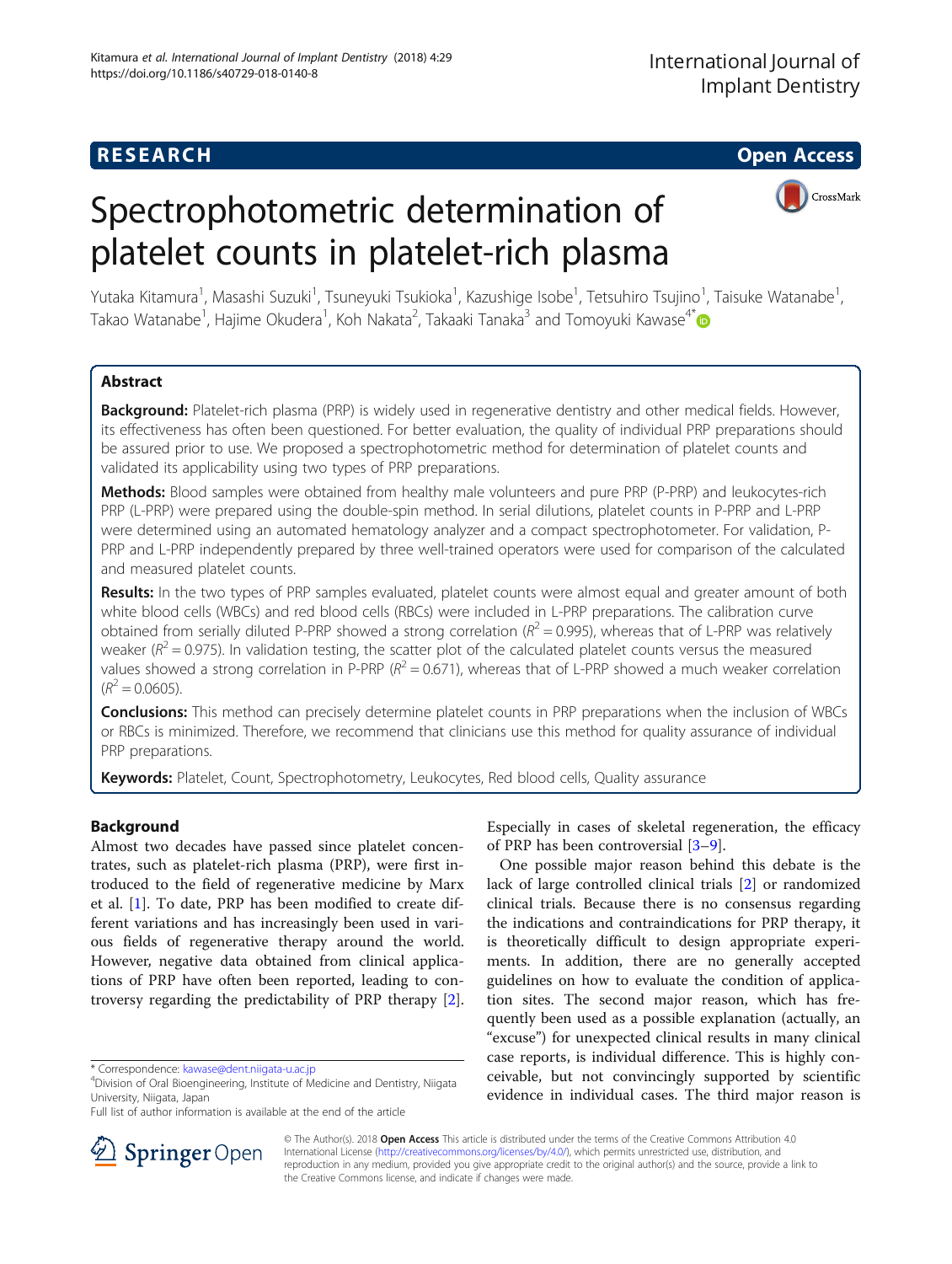the lack of consensus regarding PRP preparation protocols [\[2](#page-6-0)]. Recent advances in the development of various automated preparation devices and kits are expected to reduce not only the labor of the operator but also technique-dependent variation of PRP quality. However, it should be noted that these devices cannot standardize PRP quality. In other words, it is not guaranteed that the quality of individual PRP preparations depends specifically on individual preparation devices. In fact, it is well-known that PRP and its derivatives prepared using the same devices do not necessarily induce similar clinical results.

In Japan, a new regulatory framework for PRP therapy was established in 2014. However, no evaluation indexes for PRP quality, except for aseptic handling to ensure sterility, are indicated in the regulations. In our recent review article [[10](#page-6-0)], we highlighted the necessity of PRP quality indexes. The primary index is platelet counts. Specifically, it is best to check platelet counts prior to use. To assess PRP quality in clotted PRP derivatives, such as platelet-rich fibrin (PRF), we recently developed a direct counting method for platelets contained in fibrin clots [\[11\]](#page-6-0). However, only a few clinicians possess automated hematology analyzers (AHAs) or similar electronic devices that can be used to determine platelet counts accurately without bias or technical error.

In this study, we focused on the possibility of spectrophotometric determination and validated the applicability of the proposed method on platelet counts in PRP preparations. This idea was based on bacterial cell counting [[12\]](#page-6-0) and a similar challenge was reported in 1992 [\[13](#page-6-0)]. However, this optical method has not been further modified for PRP as a grafting material for regenerative therapy in accordance with the policy of quality assurance. Based on the count of white blood cells (WBCs) and red blood cells (RBCs) included in PRP preparations, we categorized PRP preparations into two types as follows: pure PRP (P-PRP) and leukocyte-rich PRP (L-PRP) [[14](#page-6-0)-[16](#page-6-0)]. As not only platelets but also WBCs are concentrated in L-PRP, we hypothesized that the inclusion of WBCs at higher levels could markedly interfere with this spectrophotometric determination. As predicted, we validated the applicability of our proposed method by precisely determining platelet counts in P-PRP, but not L-PRP.

# Methods

## Preparation of P-PRP and L-PRP

Blood samples were collected from 11 non-smoking healthy male volunteers aged 33 to 69 years. The study design and consent forms for all the procedures were approved by the ethics committee for human participants at the Niigata University School of Medicine (Niigata, Japan) in accordance with the Helsinki Declaration of 1964 as revised in 2013.

Peripheral blood  $({\sim}9$  mL) was collected into plastic vacuum plain blood collection tubes (Neotube; NIPRO, Osaka, Japan) containing 1 mL of the A-formulation of acid-citrate-dextrose (ACD-A; Terumo, Tokyo, Japan). The whole-blood samples were stored using a rotating agitator at ambient temperature and were used within 36 h. The whole-blood samples were centrifuged at  $533\times g$  for 10 min (first low-speed spin). For P-PRP preparation, the upper plasma fraction, which was approximately 2 mm beyond the interface between the plasma and RBC fractions, was transferred into 2-mL sample tubes for the second high-speed spin  $(2656 \times g, 5 \text{ min})$ . For L-PRP preparation, the upper plasma fraction was transferred along with a buffy coat and the surface of the RBC fraction for the second spin. Prior to the second spin, 0.5 μg/mL prostaglandin  $E_1$  (PGE<sub>1</sub>) (Wako Pure Chemicals, Osaka, Japan) was added to each sample to prevent platelet aggregation. After centrifugation, 50– 70% of the supernatant (PPP) was removed, and platelets (and other blood cells, if any) were resuspended in the remaining PPP fraction.

The numbers of platelets and other blood cells in the whole-blood samples and PRP preparations were determined using an AHA (pocH 100iV, Sysmex, Kobe, Japan).

# Spectrophotometric determination of platelet counts and calibration curves

P-PRP and L-PRP preparations were serially diluted with the corresponding amount of PPP. The series of P-PRP and L-PRP dilutions were first subjected to measurement using the AHA and subsequently subjected to measurement with a compact scanning probe microscope (SPM; PiCOSCOPE, Ushio Inc., Tokyo, Japan) (Fig. 1). The SPM can be operated by remote control through a specific application installed on smart devices,



iPad Air. iPhones and other Android devices can be used instead of the iPad Air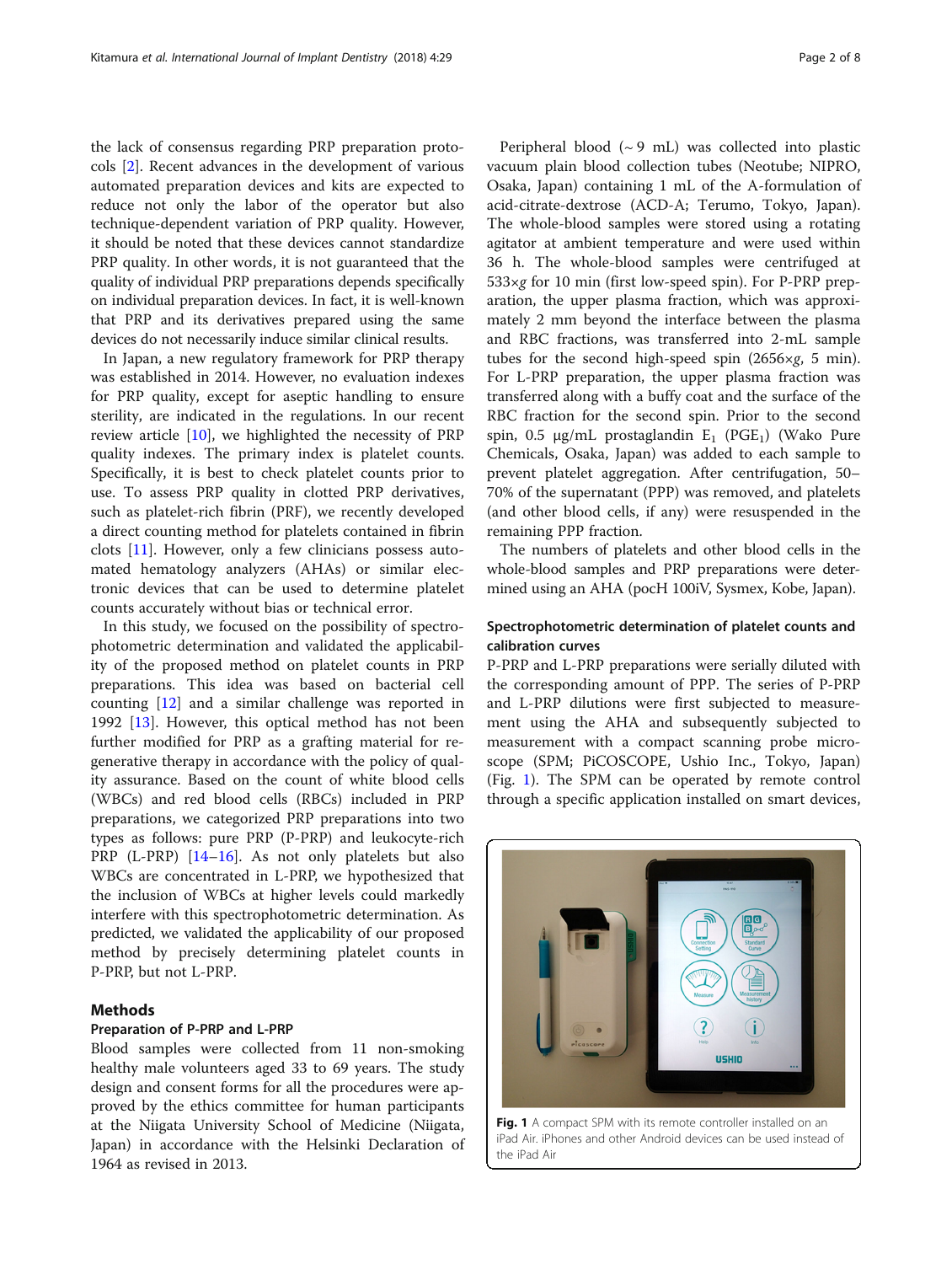<span id="page-2-0"></span>

and the resulting P-PRP and L-PRP. In the first low-speed spin, samples were centrifuged for 10 min at 533xg. For P-PRP preparation, the upper plasma fraction, which was 2 mm beyond the interface between plasma and RBC fractions, was transferred into sample tubes for the second high-speed spin (2656×g, 5 min). In contrast, for L-PRP preparation, the upper plasma fraction including the buffy coat and the surface of the RBC fraction was used for the second spin. The supernatant (PPP) was excluded by 50–70%, and platelets were resuspended in the remaining PPP fraction

including the iPad Air (Apple, Cupertino, CA, USA). PRP samples were transferred into 0.2 mL highly transparent PCR tubes (Nippon Genetics Co., Ltd., Tokyo, Japan) and were measured at 615 nm (range of wavelength 570–660 nm).

Using the data obtained with both the AHA and SPM, scattered plots were created to examine correlations and obtain formulas to calculate platelet counts.

# Validation testing

P-PRP and L-PRP preparations were independently prepared from the 11 donors by three well-trained operators. Platelet counts were first determined using the AHA and aliquots of the PRP preparations were measured using the SPM. Platelet counts were calculated with the appropriate formulas and were compared with the measured platelet counts.

## Statistical analysis

The data are expressed as mean ± standard deviation (SD). For two-group comparisons, statistical analyses were conducted to compare the mean values using the Student'<sup>s</sup> t test (SigmaPlot 12.5; Systat Software, Inc., San Jose, CA, USA).  $P$  values of < 0.05 were considered statistically significant. The strength of a linear association between measured platelet counts and absorbance values was evaluated using the Pearson correlation coefficient  $(R)$ . Based on these data, we obtained formulas for calculating platelet counts using absorbance values. Additionally, possible correlations between platelets and RBCs or WBCs and those between measured and calculated platelet counts were also evaluated using the Pearson correlation coefficient.

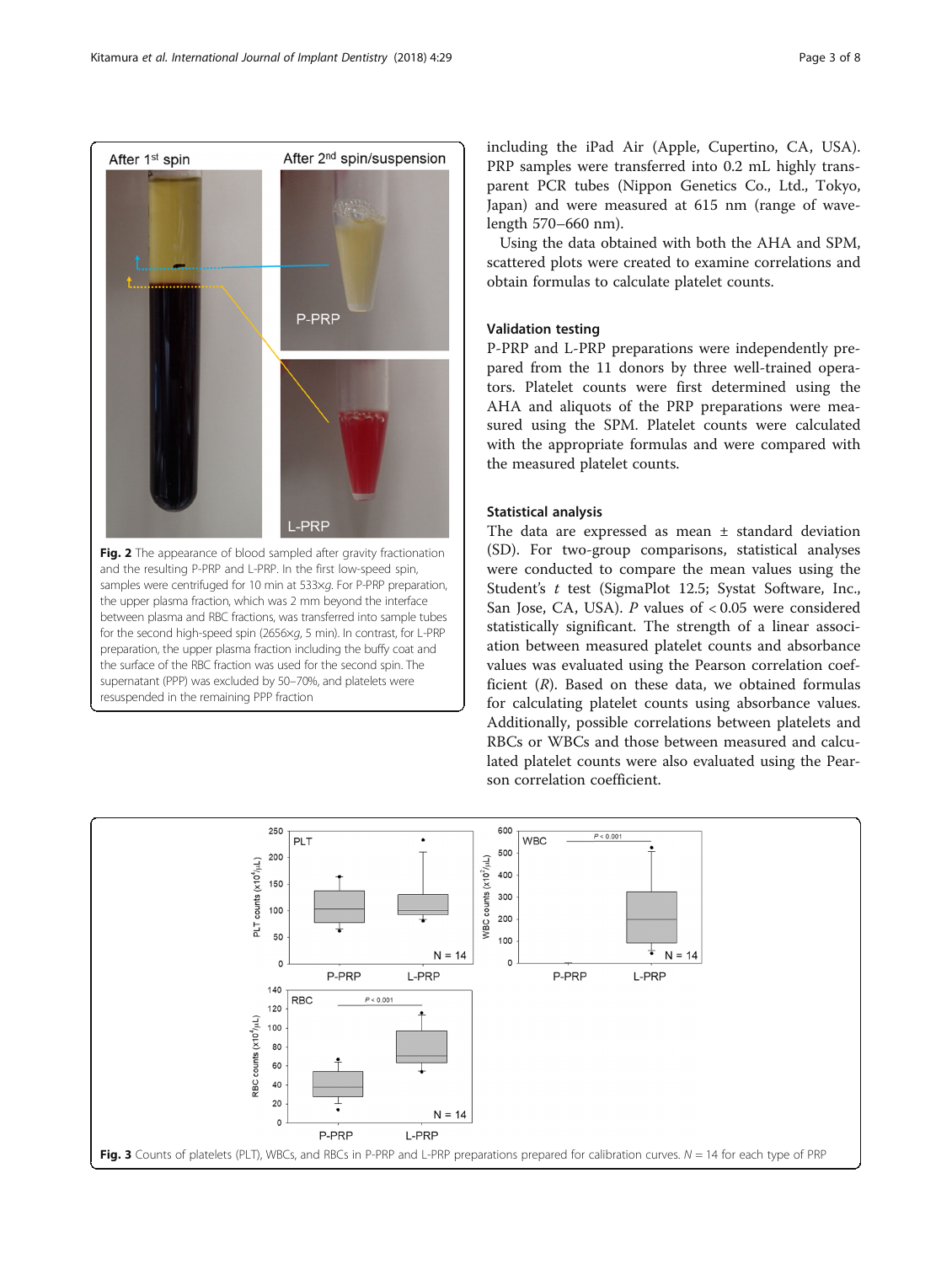# Results

The appearance of the blood-collection tube after the first low-speed spin and representative P-PRP and L-PRP preparations after the second high-speed spin and subsequent re-suspension are shown in Fig. [2.](#page-2-0) Although low-speed spinning did not result in the formation of a clear buffy coat in the interface between the plasma and RBC fractions, the buffy coat corresponding to the plasma was not included in the second spin for P-PRP preparation. Therefore, the resulting P-PRP was light yellow in color, not reddish. In contrast, for the L-PRP preparation, the buffy coat and the surface of the RBC fraction just below the interface were included in the second spin. The inclusion of significant amounts of RBC turned the L-PRP red. The strength of this color was variable depending on the operators' pipetting skills; however, L-PRP preparations were more or less reddish when the maximum amount of platelets was recovered.

To characterize both the P-PRP and L-PRP preparations used for the calibration curves, blood cells were counted using an AHA (Fig. [3](#page-2-0)). For platelet counts, there was no significant difference between the two types of PRP. For WBC and RBC counts, in contrast, L-PRP contained significantly more WBCs and RBCs than P-PRP.

The samples were serially diluted, and platelets in individual dilutions were counted using the AHA. In parallel, the absorbance of each sample was measured with the SPM. The resulting calibration curves for P-PRP and L-PRP are shown in Fig. 4. Compared with P-PRP, the calibration curves for L-PRP varied with the samples and appeared generally inappropriate for linear regression. The calibration curve for P-PRP was expressed as " $y = 0.00308x - 0.0157$ ," while that of L-PRP was " $y =$  $0.00852x - 0.638$ ." The SD values for both the slope and intercept values were much higher in L-PRP. In addition, the  $R^2$  value (coefficient of determination) for the linear regression of P-PRP was 0.995, while that of L-PRP was a little lower than that of P-PRP, 0.975, with almost 6.5-times higher SD values.

For validation of these calibration curves, P-PRP and L-PRP preparations prepared by three independent operators were employed. Blood cell counts are shown in Fig. [5](#page-4-0). As observed in the calibration curves for the samples, significant differences were found in WBC and RBC counts, but not in platelet counts, between the P-PRP and L-PRP preparations. Correlations between platelet counts and WBC or RBC counts are shown in Fig. [6](#page-4-0). Unexpectedly, strong positive correlations were observed only between platelet and RBC counts, but not between platelet and WBC counts, in both types of PRP preparations.

Measured versus calculated platelet counts are plotted in Fig. [7](#page-5-0). In P-PRP preparations, the ratio of calculated platelet counts to the measured values was  $108.6 \pm$ 22.0%, whereas in L-PRP preparations, the ratio was  $110.4 \pm 64.0\%$ . The discrepancy of SD values was reflected more clearly in the difference of  $R^2$  values (0.671 vs. 0.0605).

# **Discussion**

Since determination of bacterial cell number is a fundamental procedure in the field of microbiology, several methods have been developed and widely employed depending on the purpose of cell counting. SPM is one of the common methods used to estimate bacterial load [[12\]](#page-6-0). The advantage of SPM is speed and convenience without additional preparation steps. On the other hand, the limitations are the inability to distinguish live bacteria from dead bacteria and a relatively narrow range of detection  $(10^8 - 10^{10}$  bacteria/mL) [\[12\]](#page-6-0).

<span id="page-3-0"></span>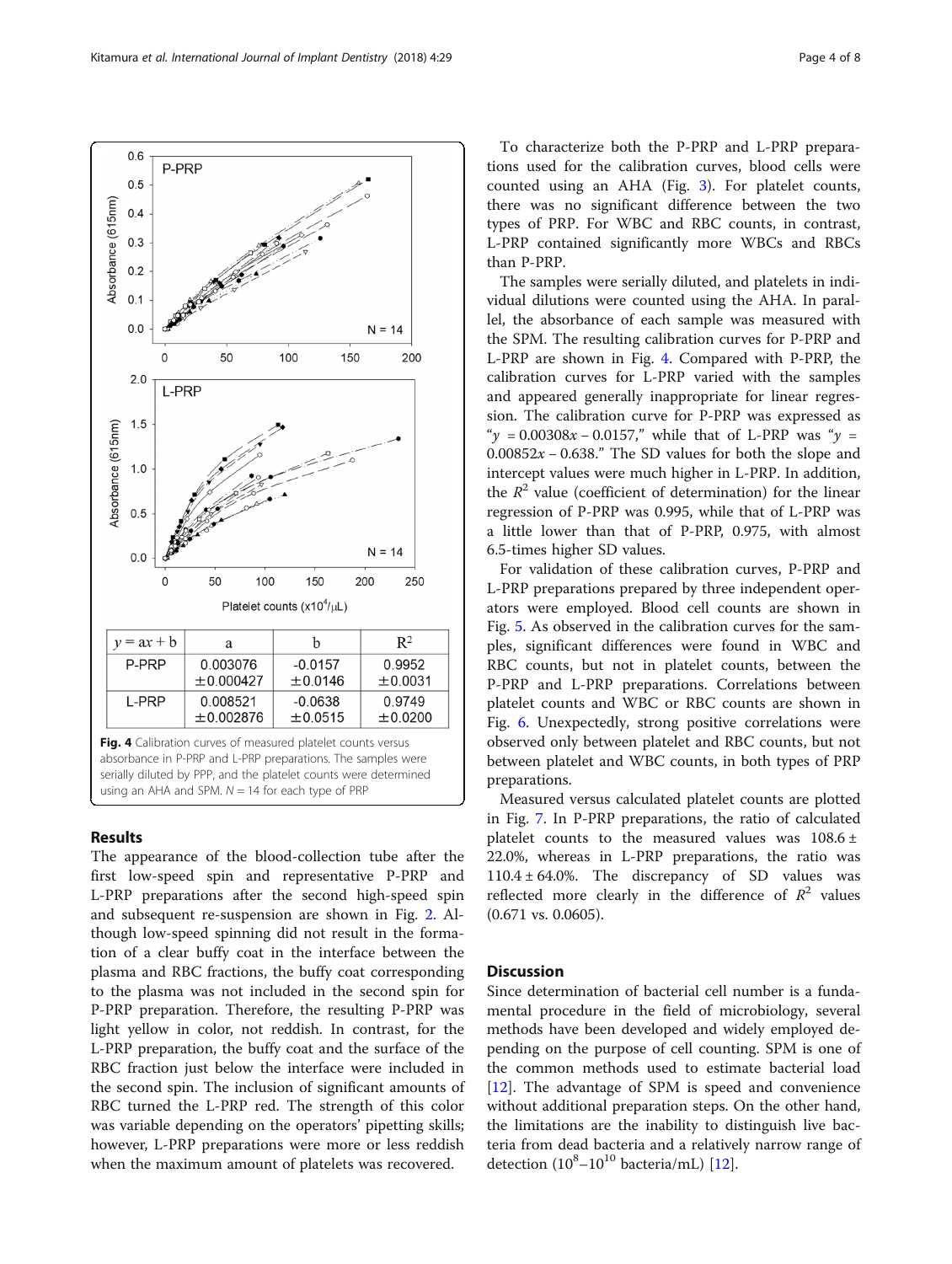<span id="page-4-0"></span>

A wide range of detection is not required for platelet counting in PRP preparations unlike in bacterial cell counting. However, it is more difficult to recognize platelets in PRP preparations compared to bacteria because WBCs and RBCs can more or less be included, especially when the buffy coat is included in the second spin. Lee and Tarassenko were probably inspired by the bacterial cell count and first reported the optical determination method for platelet counts [[13](#page-6-0)]. However, the shortcomings of this method are that the range of RBC counts  $(0-3 \times 10^4/\mu L)$  is set below the RBC range (30–  $40 \times 10^4/\mu$ L in average) of P-PRP and that WBCs were not taken into consideration.

To solve this problem, in this study, we separated PRP preparations into two types (i.e., P-PRP and L-PRP) for evaluation and successfully validated the spectrophotometric method in P-PRP preparations. In contrast, the accuracy of this method was lower than expected in L-PRP preparations, which is reflected in the difference in the coefficient values (Fig. [4\)](#page-3-0). The striking difference

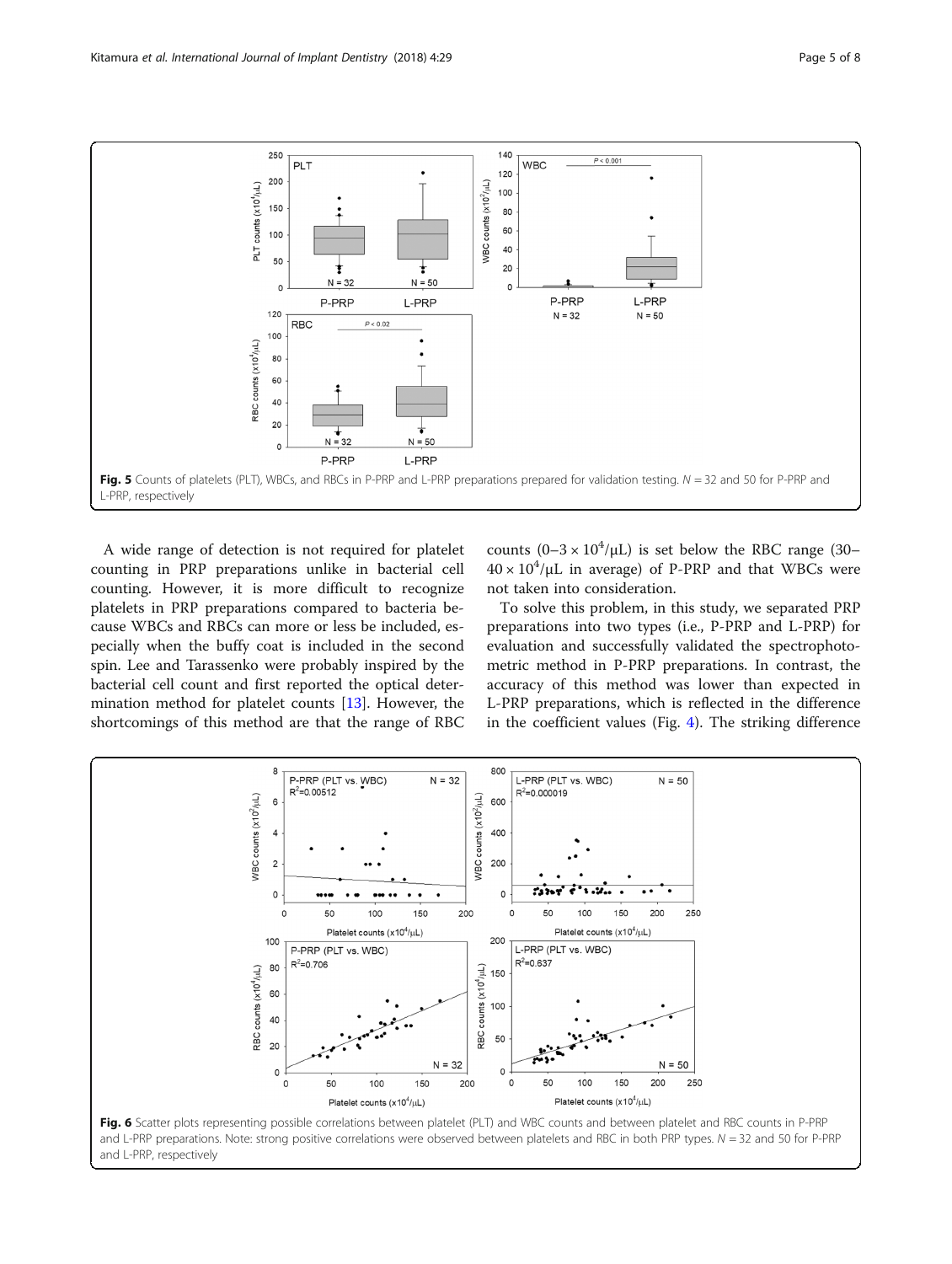<span id="page-5-0"></span>

between P-PRP and L-PRP could be attributed to the inclusion of WBCs rather than RBCs in L-PRP as RBCs were also included in P-PRP with higher platelet counts. We speculate that WBCs were the primary factor responsible for lowering the performance and that they can disrupt light transparency more effectively than can RBCs; this is because WBCs are spherical, nucleated, and larger than disk-shaped RBCs and because the absorbance of hemoglobin contained in RBCs decreases beyond 600 nm [\[17](#page-6-0)] (cf., 615 nm, the peak wavelength used here). Besides counts, the size distribution of WBCs depends on individual donors. Hence, the ratios of large WBCs (e.g., neutrophils) to small WBCs (e.g., lymphocytes) widely vary across individuals, especially when they suffer from certain types of diseases, such as cancers, cardiovascular diseases, and pulmonary diseases [[18](#page-6-0)–[21](#page-6-0)].

Another limitation is the color of plasma. In terms of color, blood samples obtained from the donors participating in this study were light yellow and could be evaluated as "normal." However, we have sometimes encountered colored plasma samples in clinical practice. For example, when blood triglyceride levels are high, the plasma turns milky white or turbid [\[22](#page-7-0)–[24\]](#page-7-0). Hemolytic plasma looks reddish, while icteric plasma appears yellow. When the degree of color change is not severe and when the transparency is maintained, the data may be compensated by the absorbance of PPP. However, in this case, we recommend the use of an AHA for accurate determination of the platelet counts.

We should discuss briefly how clinicians can perform quality assurance for individual PRP preparations. As described elsewhere [[10,](#page-6-0) [25\]](#page-7-0), PRP quality is evaluated mainly based on two major points: sterility and efficacy. Recent advances in PCR technology enable clinicians to quickly assess the contamination of targeted bacteria and mycoplasmas [\[26](#page-7-0)] in clinical settings. However, clinicians may require a well-trained operator for this kind

of sterility testing. The current regulatory framework for PRP therapy in Japan requires clinicians to prepare PRP on a clean bench [[10](#page-6-0)]. Therefore, as long as blood samples are handled aseptically, the resulting PRP preparations are evaluated as sterile.

As for efficacy, regardless of the assay system, several hours or days are required to complete efficacy testing. Even if it takes only several hours, unfortunately, this delay is not beneficial to many patients and is not suitable for on-site preparation and immediate use in autologous PRP therapy. The only exception is platelet counting, which takes only a few minutes with the use of an AHA. However, it is a problem that the conventional form of this device is \$10,000 or higher and requires installation space  $(500 \times 500$  mm at least). In contrast, the compact SPM used in this study costs only \$800 and can be stored in a drawer. Therefore, despite several limitations, this compact SPM would be useful for fundamental quality assurance as well as for the examination of possible correlations between platelet counts and clinical outcomes.

Consistent with the clinical significance of platelet counting, several studies have reported that the platelet concentration is the most reliable criterion for the regenerative ability of PRP [[27,](#page-7-0) [28](#page-7-0)] because platelets increase the number of anabolic signaling molecules. Conversely, as WBCs increase the number of catabolic signaling molecules, the quality of PRP can, perhaps, be considerably altered depending on the levels of WBCs included in PRP [[29\]](#page-7-0). Despite functioning to clean wounds and prevent infection, WBCs, particularly phagocytic leukocytes, have been reported to produce matrix metalloproteinases (MMPs), oxygen and nitrogen reactive species (free radicals), and proinflammatory cytokines, which could adversely affect the stem cell be-havior and, consequently, tissue regeneration [[27,](#page-7-0) [30](#page-7-0), [31\]](#page-7-0). This finding is evidenced by the fact that L-PRP induces inferior effects on the bone and cartilage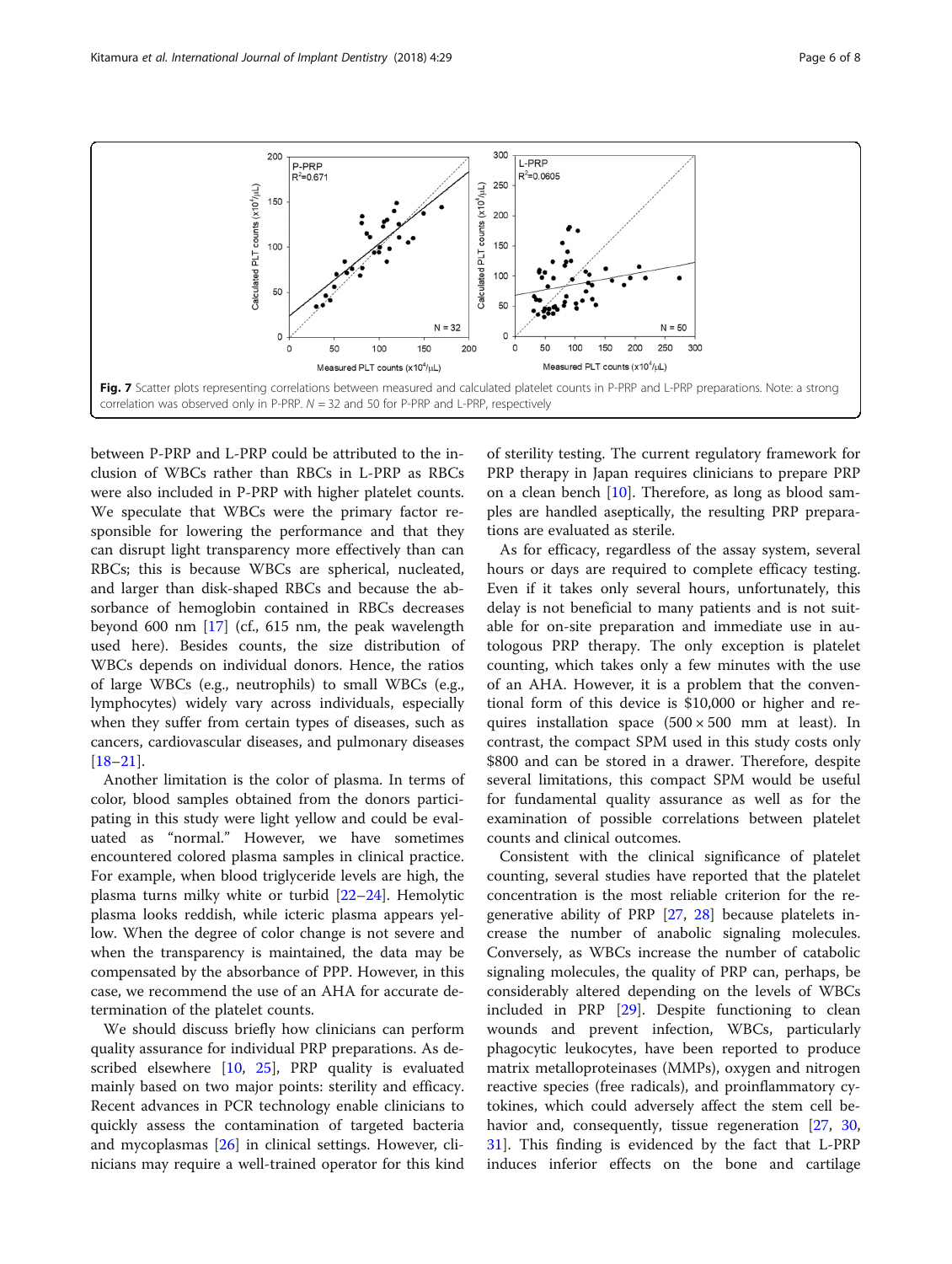<span id="page-6-0"></span>regeneration compared with P-PRP [[32,](#page-7-0) [33](#page-7-0)], indicating that P-PRP is, perhaps, more suitable than L-PRP in the field of regenerative dentistry. Hence, although working only in P-PRP, our spectrophotometric method would be of great use in assuring the quality of individual PRP preparations in the dental setting.

# Conclusions

In normal blood samples composed of light yellow plasma, spectrophotometric determination of platelet counts would be useful for quality assurance of individual PRP preparations. For accurate determination, however, operators should handle samples with care to minimize the inclusion of WBCs and RBCs in PRP preparations.

#### Abbreviations

ACD: Acid-citrate-dextrose solution; AHA: Automated hematology analyzer; L-PRP: Leukocyte-rich PRP; PGE<sub>1</sub>: Prostaglandin E<sub>1</sub>; PPP: Platelet-poor plasma; PRF: Platelet-rich fibrin; PRP: Platelet-rich plasma; P-PRP: Pure-PRP; RBC: Red blood cell; SD: Standard deviation; SPM: Spectrophotometer; WBC: Leukocyte

#### Availability of data and materials

Because an article performed and prepared in parallel is now submitted elsewhere for publication, the authors do not wish to share their data at present time.

#### Authors' contributions

YK, MS, TyTo, and TK conceived and designed the study, performed the experiments and data analysis, and wrote the manuscript. KI, TaTn, TsW, TkW, and HO designed and performed the experiments, data analysis, and intepretation. KN and TaTn conceived the study and participated in discussion of the results and manuscript preparation. All authors read and approved the final version of the manuscript.

#### Ethics approval and consent to participate

The study design and consent forms of all the procedures performed were approved by the ethics committee for human participants of the Niigata University School of Medicine (Niigata, Japan) in accordance with the Helsinki Declaration of 1964 as revised in 2013. Written informed consents to participate in the study were obtained from all the participants.

#### Consent for publication

Written informed consents for the publication of these were obtained from all the participants.

#### Competing interests

Yutaka Kitamura, Masashi Suzuki, Tsuneyuki Tsukioka, Kazushige Isobe, Tetsuhiro Tsujino, Taisuke Watanabe, Takao Watanabe, Hajime Okudera, Koh Nakata, Takaaki Tanaka, and Tomoyuki Kawase declare that they have no competing interests.

## Publisher's Note

Springer Nature remains neutral with regard to jurisdictional claims in published maps and institutional affiliations.

#### Author details

<sup>1</sup>Tokyo Plastic Dental Society, Kita-ku, Tokyo, Japan. <sup>2</sup>Bioscience Medical Research Center, Niigata University Medical and Dental Hospital, Niigata, Japan. <sup>3</sup>Department of Materials Science and Technology, Niigata University, Niigata, Japan. <sup>4</sup> Division of Oral Bioengineering, Institute of Medicine and Dentistry, Niigata University, Niigata, Japan.

## Received: 13 April 2018 Accepted: 29 June 2018 Published online: 02 October 2018

#### References

- 1. Marx RE, Carlson ER, Eichstaedt RM, Schimmele SR, Strauss JE, Georgeff KR. Platelet-rich plasma: Growth factor enhancement for bone grafts. Oral Surg Oral Med Oral Pathol Oral Radiol Endod. 1998;85:638–46.
- 2. Etulain J. Platelets in wound healing and regenerative medicine. Platelets. 2018:1–13.
- 3. Hou X, Yuan J, Aisaiti A, Liu Y, Zhao J. The effect of platelet-rich plasma on clinical outcomes of the surgical treatment of periodontal intrabony defects: a systematic review and meta-analysis. BMC Oral Health. 2016;16:71.
- 4. Pocaterra A, Caruso S, Bernardi S, Scagnoli L, Continenza MA, Gatto R. Effectiveness of platelet-rich plasma as an adjunctive material to bone graft: a systematic review and meta-analysis of randomized controlled clinical trials. Int J Oral Maxillofac Surg. 2016;45:1027–34.
- 5. Oryan A, Alidadi S, Moshiri A. Platelet-rich plasma for bone healing and regeneration. Expert Opin Biol Ther. 2016;16:213–32.
- 6. Rosello-Camps A, Monje A, Lin GH, Khoshkam V, Chavez-Gatty M, Wang HL, Gargallo-Albiol J, Hernandez-Alfaro F. Platelet-rich plasma for periodontal regeneration in the treatment of intrabony defects: a meta-analysis on prospective clinical trials. Oral Surg Oral Med Oral Pathol Oral Radiol. 2015; 120:562–74.
- 7. Jovani-Sancho MD, Sheth CC, Marques-Mateo M, Puche-Torres M. Plateletrich plasma: a study of the variables that may influence its effect on bone regeneration. Clin Implant Dent Relat Res. 2016;18:1051–64.
- 8. De Pascale MR, Sommese L, Casamassimi A, Napoli C. Platelet derivatives in regenerative medicine: an update. Transfus Med Rev. 2015;29:52–61.
- 9. Del Fabbro M, Corbella S, Taschieri S, Francetti L, Weinstein R. Autologous platelet concentrate for post-extraction socket healing: a systematic review. Eur J Oral Implantol. 2014;7:333–44.
- 10. Kawase T, Okuda K. Comprehensive quality control of the regenerative therapy using platelet concentrates: the current situation and prospects in Japan. Biomed Res Int. 2018; in press
- 11. Kitamura Y, Watanabe T, Nakamura M, Isobe K, Kawabata H, Uematsu K, Okuda K, Nakata K, Tanaka T, Kawase T. Platelet counts in insoluble plateletrich fibrin clots: a direct method for accurate determination. Front Bioeng Biotechnol. 2018;6:4.
- 12. Hazan R, Que YA, Maura D, Rahme LG. A method for high throughput determination of viable bacteria cell counts in 96-well plates. BMC Microbiol. 2012;12:259.
- 13. Lee VS, Tarassenko L. An optical method for the determination of platelet count in platelet samples contaminated with red blood cells. J Biochem Biophys Methods. 1992;24:215–23.
- 14. Davis VL, Abukabda AB, Radio NM, Witt-Enderby PA, Clafshenkel WP, Cairone JV, Rutkowski JL. Platelet-rich preparations to improve healing. Part I: workable options for every size practice. J Oral Implantol. 2014;40:500–10.
- 15. Kossev P, Sokolov T. Platelet-rich plasma (PRP) in orthopedics and traumatology—review. In: Metodiev K, editor. Immunopathology and immunomodulation: IntechOpen limited; 2015. p. 173–95.
- 16. Parrish WR, Roides B, Hwang J, Mafilios M, Story B, Bhattacharyya S. Normal platelet function in platelet concentrates requires non-platelet cells: a comparative in vitro evaluation of leucocyte-rich (type 1a) and leucocytepoor (type 3b) platelet concentrates. BMJ Open Sport Exerc Med. 2016;2: e000071.
- 17. Zijlstra WG, Buursma A. Spectrophotometry of hemoglobin: absorption spectra of bovine oxyhemoglobin, deoxyhemoglobin, carboxyhemoglobin, and methemoglobin. Comp Biochem Physiol B: Biochem Mol Biol. 1997;118:743–9.
- 18. Afari ME, Bhat T. Neutrophil to lymphocyte ratio (NLR) and cardiovascular diseases: an update. Expert Rev Cardiovasc Ther. 2016;14:573–7.
- 19. Faria SS, Fernandes PC, Silva MJB, Lima VC, Fontes W, Freitas-Junior R, Eterovic AK, Forget P. The neutrophil-to-lymphocyte ratio: a narrative review. Ecancermedicalscience. 2016;10:702.
- 20. Gao Y, Wang W-J, Zhi Q, Shen M, Jiang M, Bian X, Gong F-R, Zhou C, Lian L, Wu M-Y, Feng J, Tao M, Li W. Neutrophil/lymphocyte ratio is a more sensitive systemic inflammatory response biomarker than platelet/ lymphocyte ratio in the prognosis evaluation of unresectable pancreatic cancer. Oncotarget. 2017;8:88835–44.
- 21. Paliogiannis P, Fois AG, Sotgia S, Mangoni AA, Zinellu E, Pirina P, Negri S, Carru C, Zinellu A. Neutrophil to lymphocyte ratio and clinical outcomes in COPD: recent evidence and future perspectives. Eur Respir Rev. 2018;27